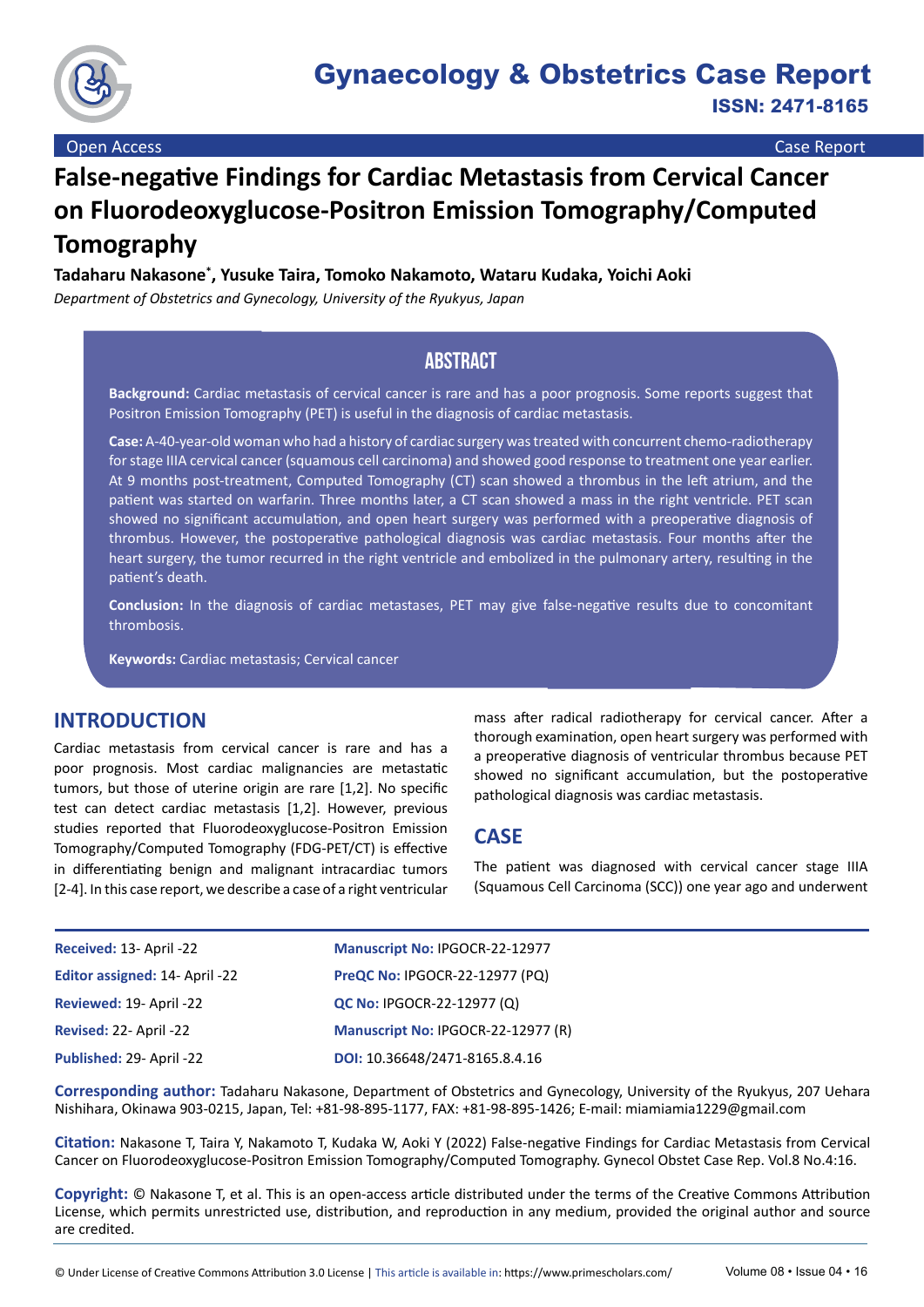concurrent chemoradiotherapy. A 50 Gy dose of whole-pelvic external beam radiation therapy was delivered in 25 fractions. High-dose-rate intracavitary brachytherapy was delivered once per week at a fractional dose of 6 Gy for three times at point-A (total dose of 18 Gy). The combination chemotherapy was administered at weekly CBDCA AUC2 considering the cardiac burden caused by the infusion load during cisplatin administration. The treatment effect was good, and no obvious residuals were observed. Thus, regular follow-up was decided. Three months ago, the possibility of a thrombus in the left atrium was pointed out in a CT scan at follow-up. Warfarin was administered, and the patient was under good control (PT-INR of approximately 3). This time, a follow-up CT scan showed a mass in the right ventricle and enlarged mediastinal lymph nodes. A PET scan showed significant FDG accumulation in the mediastinal lymph nodes, suggesting lymph node metastasis, but no accumulation in the intracardiac mass **(Figure 1)**. Thus, metastasis was ruled out for the intracardiac mass. With the preoperative diagnosis of intracardiac thrombus, open heart surgery was performed **(Figure 2)**. The surgery was completed without complication. Postoperative pathological examination revealed SCC, and a diagnosis of cardiac metastasis was made **(Figure 3)**. One month after the operation, radiotherapy for mediastinal lymph node metastasis was completed, but



**Figure 1:** Intracardiac mass (red arrow) in computed tomography findings **(1A)** and no fluorodeoxyglucose (FDG) accumulation in positron emission tomography findings **(1B)**.



**Figure 2:** Findings during cardiac surgery before **(2A)** and after **(2B)** removal of mass.



Figure 3: Hematoxylin and eosin staining (×100) in surgically resected tumor.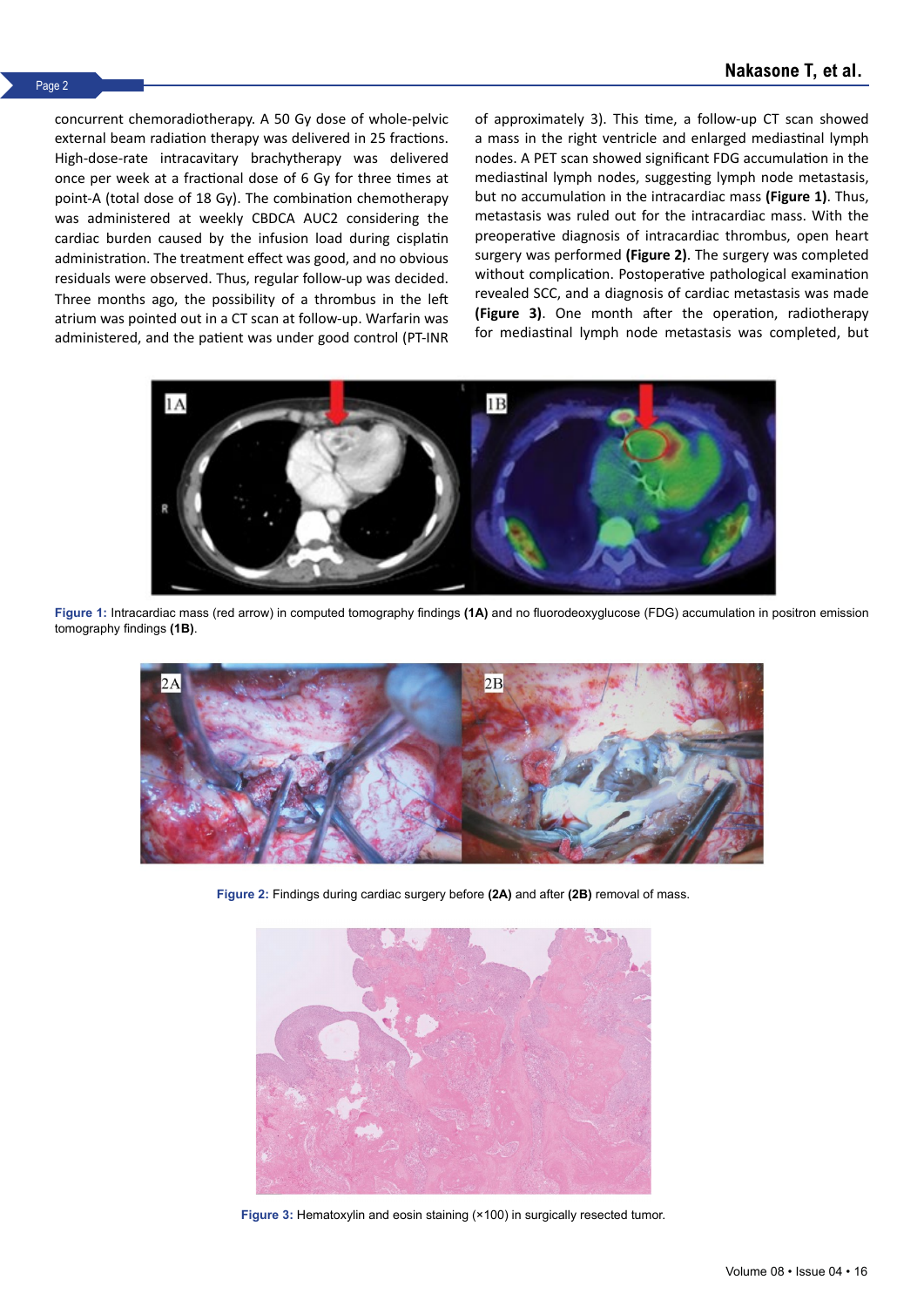additional radiotherapy was performed because para-aortic lymph node metastasis was found on CT scan 3 months after the operation. Four months after surgery, the tumor recurred in the right ventricle and embolized into the left pulmonary artery, resulting in the patient's death.

## **DISCUSSION**

In the case of cardiac metastasis, typical imaging findings may not be obtained due to the presence of thrombus. Cardiac metastasis from cervical cancer is rare. In a summary of previous case reports (24 cases of cervical cancer with cardiac metastasis) [5-7], the median age of the patients was 45.5 years (28-78), and the International Federation of Gynecology and Obstetrics stage distribution was as follows: six patients in stage IB, two in stage IIA, four in stage IIB, one in stage IIIA, six in stage IIIB, and four in stage IVB. The histological types were SCC in 22 cases and adenocarcinoma in one case. The median time from initial treatment to cardiac metastasis was 11.5 months (0-48), and the pathological diagnosis method was open heart surgery in nine cases, autopsy in three cases, and biopsy in nine cases. The median time from cardiac metastasis to death was 5 months (1-13). The modality that contributed most to the diagnosis of right ventricular metastasis was Magnetic resonance imaging (MRI) in four cases, CT in four cases, MRI combined with CT in three cases, and echocardiography in three cases (n=14).

Given the poor prognosis, the ability to diagnose cardiac metastasis preoperatively is important to determine the indication for subsequent surgery. Recently, several reports have shown that PET scan is useful in differentiating between benign and malignant intracardiac tumors. In this case, the patient was started on warfarin for left atrial thrombus for 3 months and was under good control. In this respect, the environment was thought to be less prone to thrombus formation. As a result, the pathological findings were viable carcinoma: necrotic tumor: fibrin = 1:5:4 **(Figure 3)**. Moreover, the small amount of viable carcinoma was thought to be the reason for the lack of significant accumulation on PET. In a previous report Saitoh Y, et al. [8], a thrombus was suspected based on MRI signal intensity, but pathological examination revealed a tumor. PET has been reported to be useful in the early detection of thrombosis before clinical symptoms appear. Previously, FDG was widely used to detect intravascular inflammatory lesions. On the cellular level, thrombus formation begins with the accumulation of inflammatory infiltrates, which leads to focally increased FDG uptake, suggesting that FDG-PET/CT can be used to detect venous thrombi [9]. PET appears to be useful in the diagnosis of thrombus because it detects inflammation in the vessel wall rather than thrombus accumulation. Although there was no FDG accumulation in the intraventricular mass in this study, some accumulation was observed in the ventricular muscle, which suggested ventricular metastasis and thrombus formation.

In lung cancer, the fact that colloid/mucinous/lepidic adenocarcinomas have a remarkable tendency to generate false-negative PET findings [10]. Therefore, although the falsenegative findings are not likely to be common in SCC of cervical cancer, they should also be noted depending on the histology.

As mentioned previously, cardiac metastasis from cervical cancer has a poor prognosis. Thus, preoperative diagnosis is important in determining the indication for surgery. However, a recent report Steely AM, et al. [11] showed that pembrolizumab was very effective in the treatment of cardiac metastasis from cervical cancer. Based on this case, it may be possible to improve the prognosis of patients with cardiac metastasis by performing surgery to prevent arterial embolization and heart failure and by administering an immune checkpoint inhibitor as an additional treatment.

## **CONCLUSION**

In conclusion, in the diagnosis of cardiac metastases, PET may give false-negative results due to concomitant thrombosis.

## **AUTHOR CONTRIBUTIONS**

The work presented here was carried out in collaboration among all authors. TN wrote the manuscript. TN, YT, TN, WK and YA are chief doctors and treat the patient.

## **CONFLICTS OF INTERESTS**

We have no conflict of interest to declare.

# **DECLARATION OF COMPETING INTEREST**

The authors declare that they have no known competing financial interests or personal relationships that could have appeared to influence the work reported in this paper.

## **ACKOWLEDGMENT**

The authors would like to thank Enago (www.enago.jp) for the English language review of this article.

# **TEACHING POINTS**

In the diagnosis of cardiac metastases, PET may give false negative results due to concomitant thrombosis.

## **REFERENCES**

- 1. Burazor I, Aviel-Ronen S, Imazio M, Goitein O, Perelman M, et al. (2018) [Metastatic cardiac tumors: From clinical presentation](https://bmccancer.biomedcentral.com/articles/10.1186/s12885-018-4070-x)  [through diagnosis to treatment](https://bmccancer.biomedcentral.com/articles/10.1186/s12885-018-4070-x). BMC Cancer 18(1): 202.
- 2. Poterucha TJ, Kochav J, OconnorDS, Rosner GF (2019) [Cardiac](https://link.springer.com/article/10.1007/s11864-019-0662-1)  [tumors: Clinical presentation, diagnosis, and management](https://link.springer.com/article/10.1007/s11864-019-0662-1). Curr Treat Options Oncol 20(8): 66.
- 3. Qin C, Shao F, Hu F, Song W, Song Y, et al. (2020) [18F-FDG PET/CT](https://link.springer.com/article/10.1007/s00259-019-04632-w)  [in diagnostic and prognostic evaluation of patients with cardiac](https://link.springer.com/article/10.1007/s00259-019-04632-w)  [masses: A retrospective study](https://link.springer.com/article/10.1007/s00259-019-04632-w). Eur J Nuclear Medic Molecu Imaging 47(5): 1083-1093.
- 4. Yin H, Mao W, Tan H, Zhu N, Wan Q, et al. (2021) [Role of 18F-FDG](https://link.springer.com/article/10.1007/s12350-020-02510-9)  [PET/CT imaging in cardiac and pericardial masses.](https://link.springer.com/article/10.1007/s12350-020-02510-9) J Nucl Cardiol.